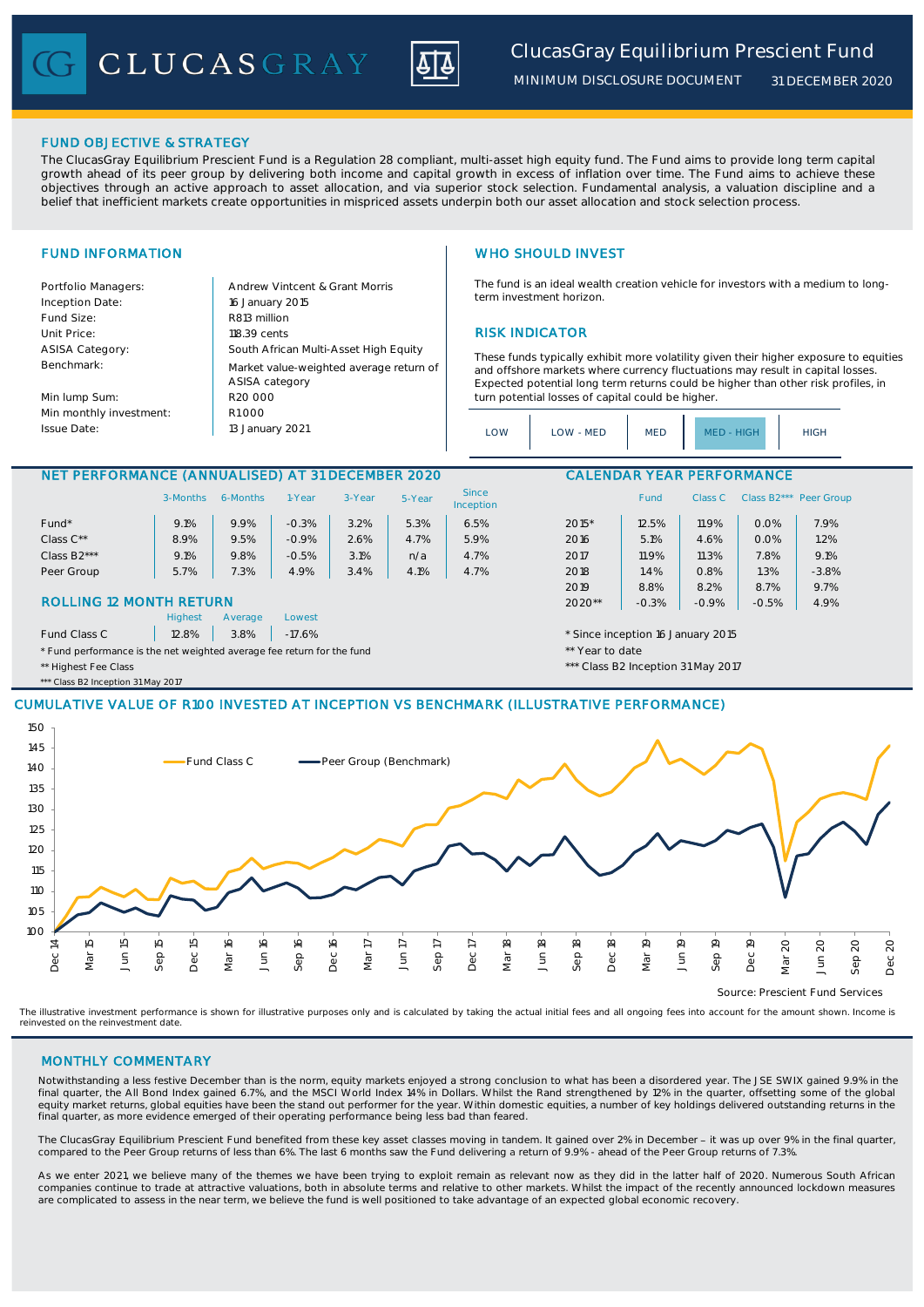CLUCASGRAY



*MINIMUM DISCLOSURE DOCUMENT 31 DECEMBER 2020*

# TOP 10 SA EQUITY HOLDINGS FUND ASSET ALLOCATIONS

| Naspers                  | 3.9% | <b>Asset Class</b> | %     |
|--------------------------|------|--------------------|-------|
| ABSA                     | 3.3% | Domestic Equity    | 52.29 |
| <b>Standard Bank</b>     | 2.9% | Foreign Equity     | 20.49 |
| Anglo American           | 2.6% | SA Cash            | 0.3%  |
| Brit AM Tobacco          | 2.3% |                    |       |
| <b>BHP Group</b>         | 2.1% |                    |       |
| African Rainbow Minerals | 2.1% |                    |       |
| <b>MTN</b>               | 2.0% |                    |       |
| <b>Exxaro Resources</b>  | 1.9% |                    |       |
| Firstrand                | 1.9% |                    |       |





# DISTRIBUTIONS FEE STRUCTURE

| Distribution Frequency   | Annually            | TER                                 | Class C        | Class B <sub>2</sub> |
|--------------------------|---------------------|-------------------------------------|----------------|----------------------|
| <b>Distribution Date</b> | 01 April            | Annual Management Fee (excl. VAT)   | .20%           | 0.75%                |
| Last Distribution        | 4.18 cents per unit | Other Cost                          | 0.14%          | 0.14%                |
|                          |                     | VAT                                 | 0.20%<br>1.54% | O.13%                |
|                          |                     | Total Expense Ratio (incl. VAT)     |                | 1.02%                |
|                          |                     | Transaction Costs (incl. VAT)       | 0.23%          | 0.23%                |
|                          |                     | Total Investment Charge (incl. VAT) | .77%           | .25%                 |